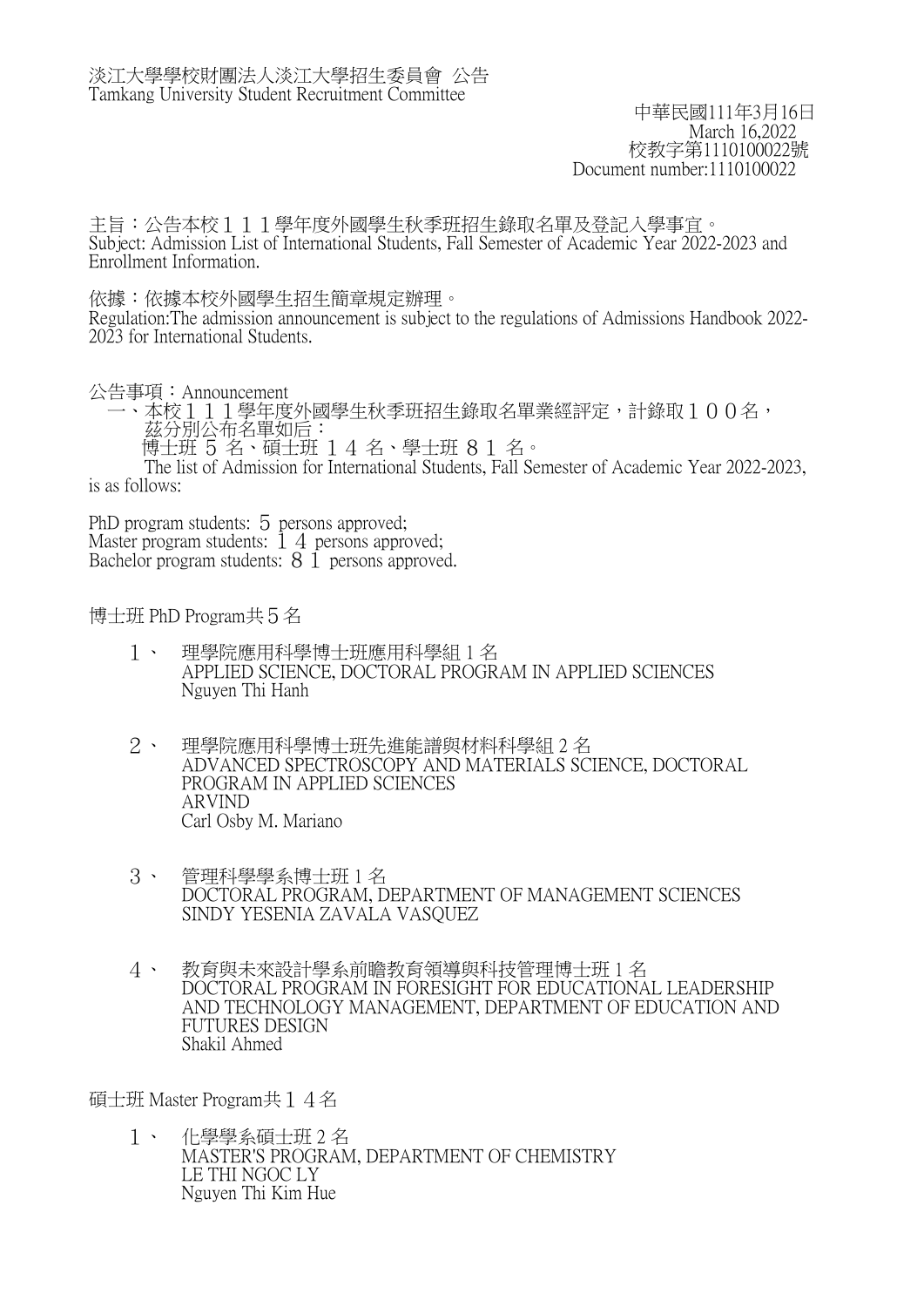- 2、 國際企業學系碩士班(全中文授課) 1 名 MASTER'S PROGRAM, DEPARTMENT OF INTERNATIONAL BUSINESS (CHINESE-TAUGHT PROGRAM) ELIZABETH MILENOVA
- 3、 會計學系碩士班 1 名 MASTER'S PROGRAM, DEPARTMENT OF ACCOUNTING WONG JO ANN
- 4、 企業管理學系碩士班 1 名 MASTER'S PROGRAM, DEPARTMENT OF BUSINESS ADMINISTRATION Sato Kiyotaka
- 5、 管理科學學系經營管理全英語碩士班 5 名 MASTER'S PROGRAM IN BUSINESS AND MANAGEMENT, DEPARTMENT OF MANAGEMENT SCIENCES (ENGLISH-TAUGHT PROGRAM) Temuulen Jargalbayar Sergio Antonio Ruz Osorio DEENA DHAYALAN PUSHPARAJ Kamonporn Punthong LE BUI HUONG TU
- 6、 日本語文學系碩士班 1 名 MASTER'S PROGRAM, DEPARTMENT OF JAPANESE OKUBO YUTA
- 7、 全球政治經濟學系日本政經研究碩士班 1 名 MASTER'S PROGRAM IN JAPANESE POLITICAL AND ECONOMIC STUDIES, DEPARTMENT OF GLOBAL POLITICS AND ECONOMICS KANKE CHIHIRO
- 8、 教育科技學系碩士班 1 名 MASTER'S PROGRAM, DEPARTMENT OF EDUCATIONAL TECHNOLOGY Nguyen Hoang Kieu Linh
- 9、 教育與未來設計學系學習領導與教育發展碩士班 1 名 MASTER'S PROGRAM IN LEADERSHIP FOR LEARNING AND EDUCATIONAL DEVELOPMENT, DEPARTMENT OF EDUCATION AND FUTURES DESIGN VU THI SINH

學士班 Bachelor Program共81名

- 1、 大眾傳播學系學士班 1 名 BACHELOR'S PROGRAM, DEPARTMENT OF MASS COMMUNICATION IIZUKA YU
- 2、 資訊工程學系學士班 3 名 BACHELOR'S PROGRAM, DEPARTMENT OF COMPUTER SCIENCE AND INFORMATION ENGINEERING GARY MARCELINO TANZIL Aisha Indah Sari Julio Bellano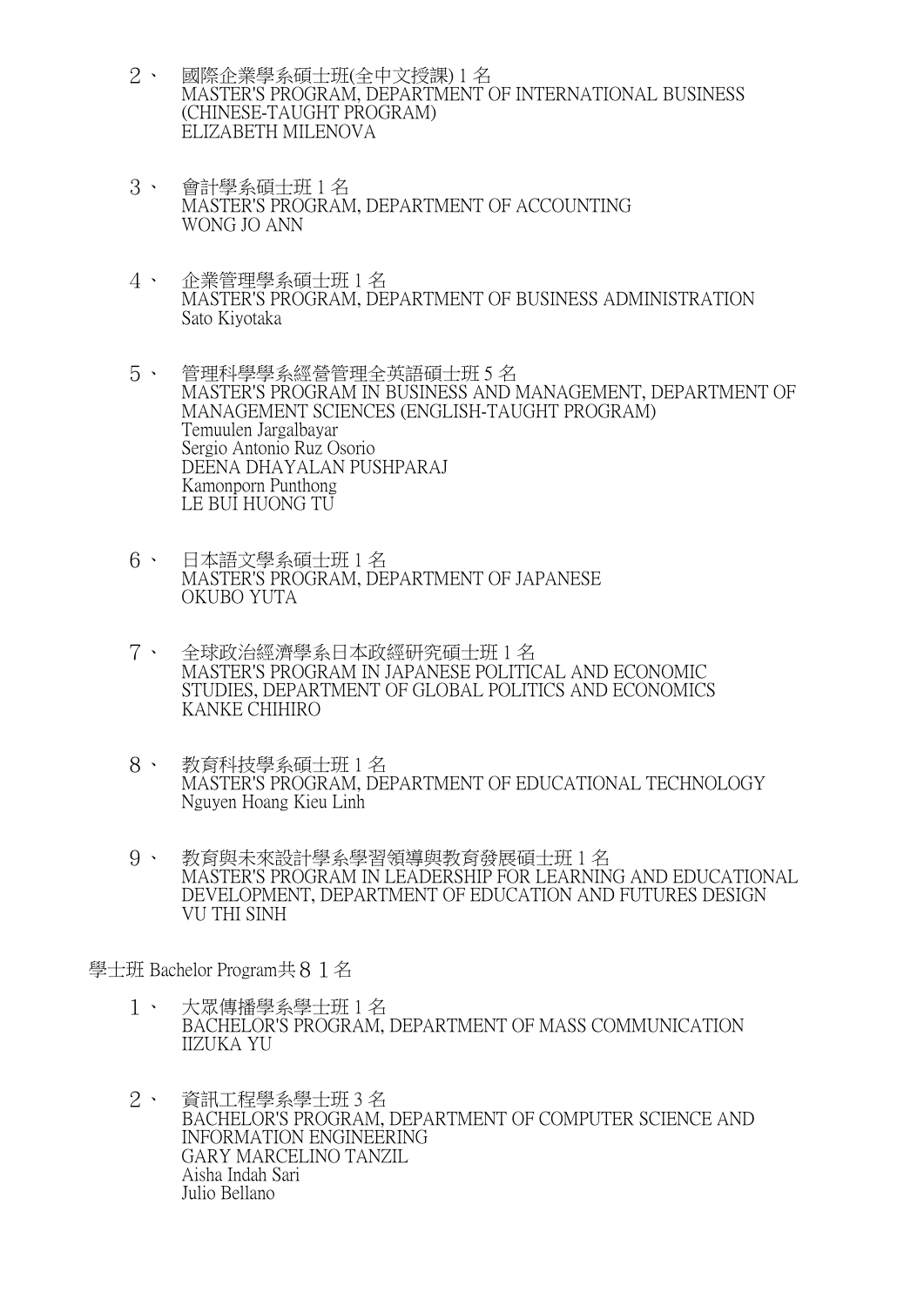- 3、 資訊工程學系全英語學士班 19 名 BACHELOR'S PROGRAM, DEPARTMENT OF COMPUTER SCIENCE AND INFORMATION ENGINEERING (ENGLISH-TAUGHT PROGRAM) Krittaya Kruapat GARY MARCELINO TANZIL Jonathan Adiyasa Helga Martin Odstrcil Bulat Tarbaev Aisha Indah Sari Lee yoon ki Amgalan Rinchinov RAVIPHON KHAMNIRAMIT Brandon Antonio Julio Bellano Ethanael Terrance Santoso PANUST DAMSRI Kevin Tandian Benedict Estefan Halkin Bryan Kenneth Budiyantoro Gede Bagus Wirayasa Jonathan Brian Indrawila JUSTIN GIOVANNI HIDAYAT
- 4、 財務金融學系學士班 1 名 BACHELOR'S PROGRAM, DEPARTMENT OF BANKING AND FINANCE Eiffel Therryna Zhou
- 5、 財務金融學系全球財務管理全英語學士班 2 名 BACHELOR'S PROGRAM, DIVISION OF GLOBAL FINANCIAL MANAGEMENT, DEPARTMENT OF BANKING AND FINANCE (ENGLISH-TAUGHT PROGRAM) Jean-Francois Morin Owen
- 6、 國際企業學系學士班經貿管理組(全中文授課) 4 名 BACHELOR'S PROGRAM, DIVISION OF INTERNATIONAL ECONOMICS AND MANAGEMENT, DEPARTMENT OF INTERNATIONAL BUSINESS (CHINESE-TAUGHT PROGRAM) Honoka Hatanaka SEKIKAWA YURI EGI MIRAI NAKAOKA NANAMI
- 7、 國際企業學系學士班國際商學全英語組 8 名 BACHELOR'S PROGRAM, DIVISION OF GLOBAL COMMERCE, DEPARTMENT OF INTERNATIONAL BUSINESS (ENGLISH-TAUGHT PROGRAM) SUZUKI KOHARU Michael Chandra Michael Jonathan Latip SANADA REIA HINO HARU Nadya Davina JONATHAN EDWARD SETIADI KURAHASHI KIMI
- 8、 經濟學系學士班 1 名 BACHELOR'S PROGRAM, DEPARTMENT OF ECONOMICS PHILLIP TREAN YHANIQUE TERESIA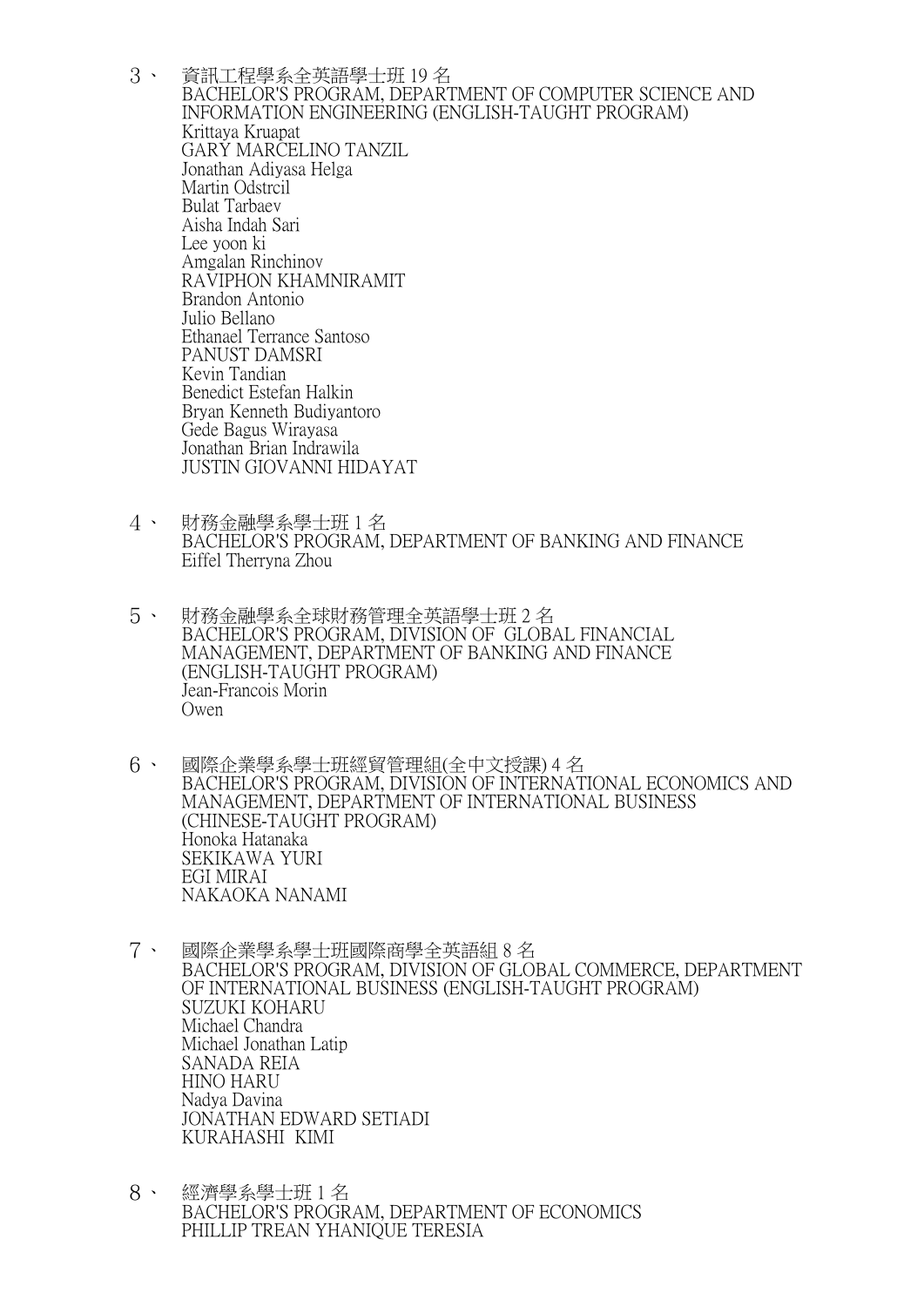- 9、 統計學系學士班 1 名 BACHELOR'S PROGRAM, DEPARTMENT OF STATISTICS KARAKI GORO
- 10、 企業管理學系學士班 3 名 BACHELOR'S PROGRAM, DEPARTMENT OF BUSINESS ADMINISTRATION GARY MARCELINO TANZIL Sugibe Mika ARIEL AUSTIN SETIAWAN
- 11、 英文學系學士班 1 名 BACHELOR'S PROGRAM, DEPARTMENT OF ENGLISH MURAMATSU KARIN
- 12、 英文學系全英語學士班 3 名 BACHELOR'S PROGRAM, DEPARTMENT OF ENGLISH (ENGLISH-TAUGHT PROGRAM) SORA FUKUNAGA Lee yoon ki Pitchayawat Boontima
- 13、 德國語文學系學士班 1 名 BACHELOR'S PROGRAM, DEPARTMENT OF GERMAN NAKAOKA NANAMI
- 14、 日本語文學系學士班 3 名 BACHELOR'S PROGRAM, DEPARTMENT OF JAPANESE Lee yoon ki KEN TANIGUCHI MURAMATSU KARIN
- 15、 外交與國際關係學系全英語學士班 15 名 BACHELOR'S PROGRAM, DEPARTMENT OF DIPLOMACY AND INTERNATIONAL RELATIONS (ENGLISH –TAUGHT PROGRAM) SORA FUKUNAGA YOSHIHIRA AKARI Jean-Francois Morin SUZUKI KOHARU Awai Yuzuha Ami Kameyama Makoto Wada HINO HARU Phurichaya Hongsuparuk Jonker Myrna Elouise Yuzuki Takaoka SATO ITSUKI JACINTHA AGNELIA YUYAMA KOHARU Karine Limuila
- 16、 國際觀光管理學系全英語學士班 11名 BACHELOR'S PROGRAM, DEPARTMENT OF INTERNATIONAL TOURISM MANAGEMENT (ENGLISH-TAUGHT PROGRAM) YOSHIHIRA AKARI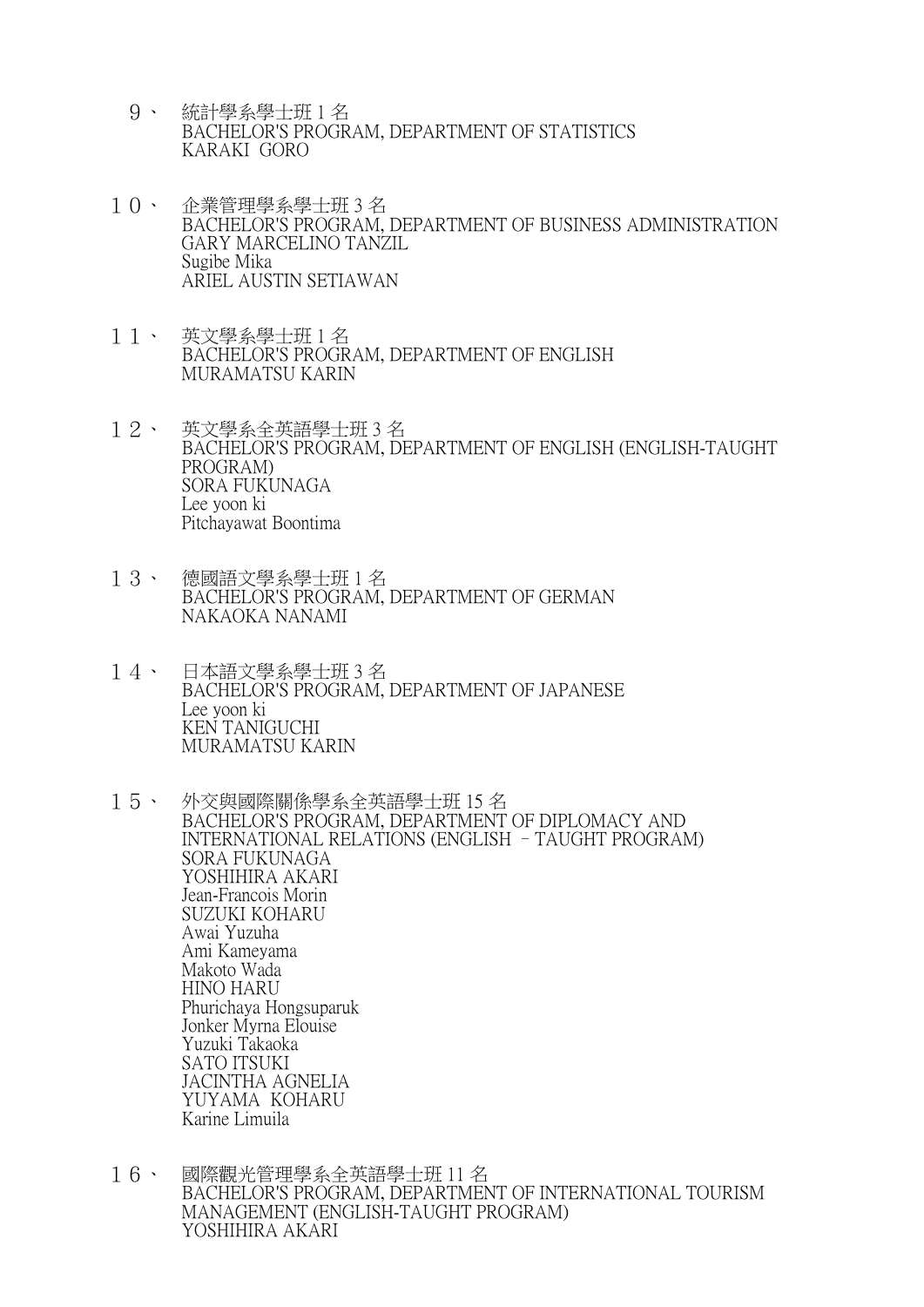Jean-Francois Morin Ami Kameyama Makoto Wada Manop Vatunyou Wisaruta Morakotkarn Jonker Myrna Elouise YAMAMOTO ANNA SATO ITSUKI YAGUCHI ALAN SAKO JUERU

- 17、 全球政治經濟學系全英語學士班 4 名 BACHELOR'S PROGRAM, DEPARTMENT OF GLOBAL POLITICS AND ECONOMICS (ENGLISH-TAUGHT PROGRAM) YOSHIHIRA AKARI HINO HARU Jonker Myrna Elouise Alayna Kerbil Alonz
- 二、報到日期、時間及地點: 111年9月初向教務處註冊組辦理報到(電話:02-26215656分機2210)。

 The registration date is early September, 2022. The contact number is +886-2-26215656 ext.2210.

三、辦理報到時應繳如下證件:

(一)經中華民國駐外館處驗證之國外學歷證件影本1份 (驗證章戳需為正本);如 原學歷證件非中文或英文者,另繳交中或英譯本並加蓋原始認證章戳。 (二)經中華民國駐外館處驗證之國外學歷歷年成績證明正本1份(驗證章戳需為 正本);如成績證明非中文或英文者,另繳交中或英譯本並加蓋原始認證章戳。 ※持大陸地區學歷者,依「大陸地區學歷採認辦法」繳交相關證明文件。 ※香港澳門學歷請依「香港澳門學歷檢覈及採認辦法」繳交相關學歷證明文件。 ※持馬來西亞學歷者,本校接受經駐外館處或馬來西亞留臺校友會聯合總會認證章戳。

(三)護照正本1份。

(四)3個月內2吋正面脫帽照片2張。

Please submit the following documents when registering:

 1.One photocopy of the applicant's highest education diploma authenticated with the official stamp by the Taiwan's overseas embassies or representative offices. Please attach the Chinese or English version with the official stamp if the original diploma is not in English or Chinese.

 2.One official transcript of the highest degree authenticated with the official stamp by the Taiwan's overseas embassies or representative offices. Please attach the Chinese

 or English version with the official stamp if the transcript is not in English or Chinese. ※Applicants of the academic credentials from Mainland China shall follow the Regulations Governing the Accreditation of Schools in Mainland China to submit the original documents; the academic credentials from Hong Kong or Macao shall be subject to the Academic Credential Verification and Accreditation Methods adopted in Hong Kong and Macao.Academic credentials from Malaysia are required to be verified with official stamps by the Taiwan's overseas office or the Federation of Alumni of Taiwan Universities in Malaysia. 3.Passport.

4.Two passport-size bust photos within recent 3 months.

四、以上錄取生均於3月22日以限時信函通知,榜單公告於本校網頁 http://english.tku.edu.tw/。未接獲通知者,請向本校淡水校園教務處招生策略中心 查詢(電話:26215656轉2015分機)。 Admission results will be mailed to applicants on March 22 and posted on the website (http://english.tku.edu.tw/). Those who do not receive the letters please contact the Center for Admission Strategies via the phone number: +886-2-26215656 ext.2015.